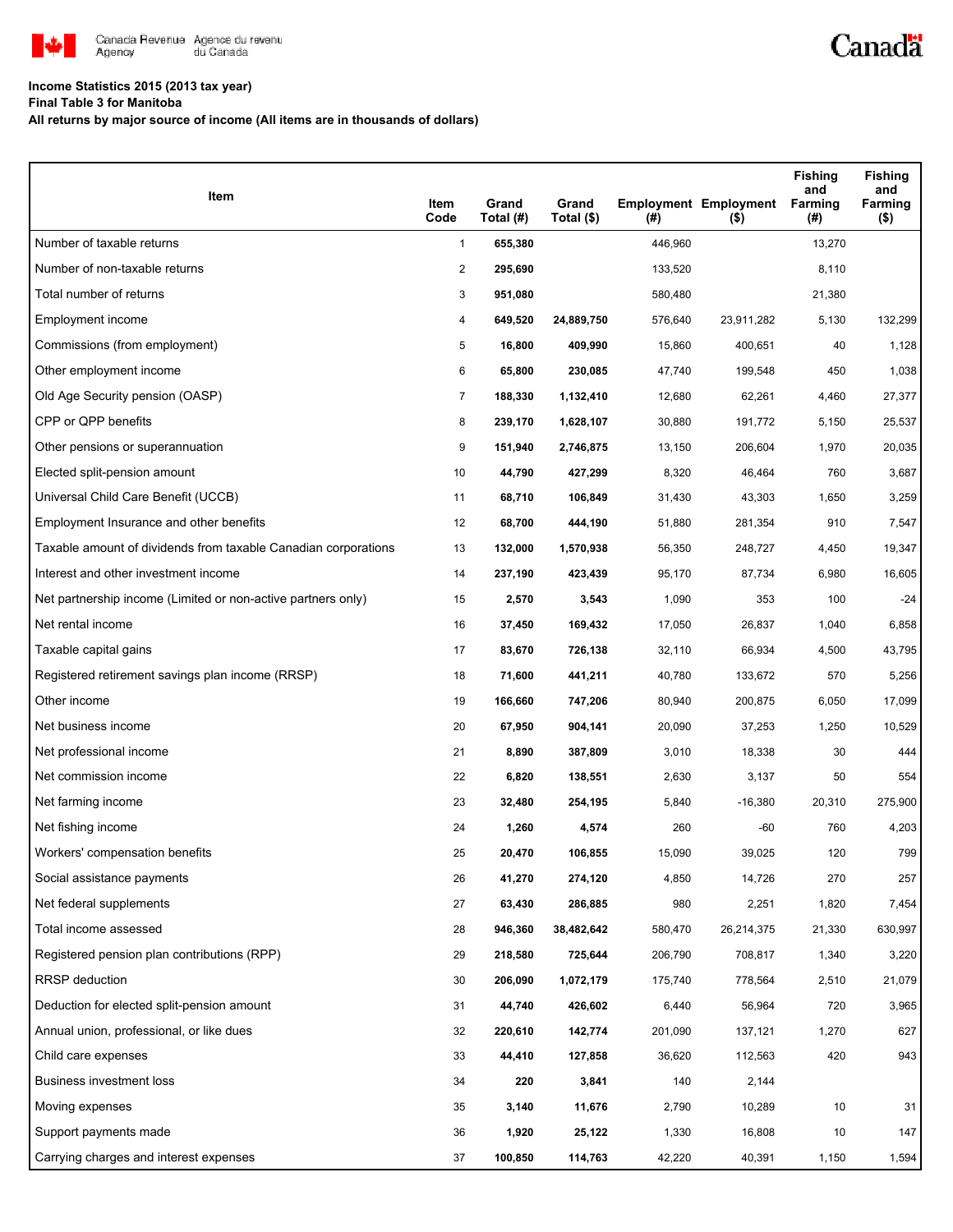

## **Income Statistics 2015 (2013 tax year)**

**Final Table 3 for Manitoba**

## **All returns by major source of income (All items are in thousands of dollars)**

| Item                                                                                           | Item<br>Code | Grand<br>Total (#) | Grand<br>Total (\$) | (#)     | <b>Employment Employment</b><br>(5) | <b>Fishing</b><br>and<br>Farming<br>(#) | Fishing<br>and<br>Farming<br>$($ \$) |
|------------------------------------------------------------------------------------------------|--------------|--------------------|---------------------|---------|-------------------------------------|-----------------------------------------|--------------------------------------|
| Deductions for CPP/QPP contributions on self-employment and<br>other earnings                  | 38           | 56,020             | 46,897              | 9,590   | 1,733                               | 7,840                                   | 7,167                                |
| Deductions for provincial parental insurance plan (PPIP) premiums<br>on self-employment income | 39           |                    |                     |         |                                     |                                         |                                      |
| Exploration and development expenses                                                           | 40           | 1,750              | 13,144              | 680     | 6,678                               | 40                                      | 283                                  |
| Other employment expenses                                                                      | 41           | 32,620             | 141,235             | 29,970  | 130,978                             | 140                                     | 470                                  |
| Clergy residence deduction                                                                     | 42           | 1,690              | 20,383              | 1,520   | 19,166                              | 10                                      | 104                                  |
| Other deductions                                                                               | 43           | 19,410             | 54,152              | 10,540  | 9,943                               | 330                                     | 559                                  |
| Total deductions before adjustments                                                            | 44           | 530,990            | 2,926,893           | 375,020 | 2,032,420                           | 10,600                                  | 40,202                               |
| Social benefits repayment                                                                      | 45           | 13,250             | 39,903              | 5,380   | 12,923                              | 330                                     | 1,122                                |
| Net income after adjustments                                                                   | 46           | 943,270            | 35,552,270          | 579,900 | 24,171,077                          | 20,730                                  | 597,832                              |
| Canadian Forces personnel and police deduction                                                 | 47           | 340                | 8,035               | 340     | 8,035                               |                                         |                                      |
| Security options deductions                                                                    | 48           | 770                | 17,283              | 710     | 14,656                              |                                         |                                      |
| Other payments deductions                                                                      | 49           | 119,980            | 667,656             | 20,690  | 55,996                              | 2,050                                   | 8,489                                |
| Non-capital losses of other years                                                              | 50           | 890                | 9,204               | 290     | 2,199                               | 10                                      | 52                                   |
| Net capital losses of other years                                                              | 51           | 18,060             | 35,253              | 6,800   | 7,373                               | 500                                     | 800                                  |
| Capital gains deduction                                                                        | 52           | 4,330              | 338,935             | 740     | 12,973                              | 730                                     | 38,951                               |
| Northern residents deductions                                                                  | 53           | 15,600             | 47,006              | 12,190  | 38,189                              | 90                                      | 225                                  |
| Additional deductions                                                                          | 54           | 4,820              | 15,650              | 340     | 3,425                               | 40                                      | 104                                  |
| Farming/fishing losses of prior years                                                          | 55           | 1,040              | 10,823              | 270     | 1,553                               | 520                                     | 7,490                                |
| Total deductions from net income                                                               | 56           | 160,960            | 1,149,874           | 41,270  | 144,402                             | 3,690                                   | 56,121                               |
| Taxable income assessed                                                                        | 57           | 926,440            | 34,405,832          | 579,860 | 24,026,704                          | 20,620                                  | 542,513                              |
| Basic personal amount                                                                          | 58           | 951,060            | 10,457,361          | 580,470 | 6,374,394                           | 21,380                                  | 235,882                              |
| Age amount                                                                                     | 59           | 180,800            | 1,119,822           | 10,430  | 48,731                              | 4,240                                   | 26,093                               |
| Spouse or common-law partner amount                                                            | 60           | 71,790             | 534,114             | 48,930  | 381,895                             | 3,480                                   | 19,154                               |
| Amount for eligible dependant                                                                  | 61           | 40,610             | 430,519             | 23,950  | 251,463                             | 180                                     | 1,761                                |
| Amount for children 17 and under                                                               | 62           | 143,400            | 614,148             | 106,260 | 431,819                             | 3,640                                   | 20,897                               |
| Amount for infirm dependants age 18 or older                                                   | 63           | 860                | 4,554               | 450     | 2,308                               | 10                                      | 55                                   |
| CPP or QPP contributions through employment                                                    | 64           | 545,390            | 828,227             | 502,720 | 798,755                             | 4,090                                   | 4,552                                |
| CPP or QPP contributions on self-employment and other earnings                                 | 65           | 56,020             | 46,897              | 9,590   | 1,733                               | 7,840                                   | 7,167                                |
| Employment Insurance premiums                                                                  | 66           | 554,100            | 328,474             | 506,210 | 315,219                             | 4,020                                   | 1,864                                |
| PPIP premiums paid                                                                             | 67           |                    |                     |         |                                     |                                         |                                      |
| PPIP premiums payable on employment income                                                     | 68           |                    |                     |         |                                     |                                         |                                      |
| PPIP premiums payable on self-employment income                                                | 69           |                    |                     |         |                                     |                                         |                                      |
| Volunteer firefighters' amount                                                                 | 70           | 1,440              | 4,317               | 1,140   | 3,420                               | 90                                      | 261                                  |
| Canada employment amount                                                                       | 71           | 618,380            | 671,862             | 537,330 | 596,585                             | 5,120                                   | 5,412                                |
| Public transit amount                                                                          | 72           | 46,790             | 27,137              | 41,560  | 24,645                              | 20                                      | 8                                    |
| Children's fitness amount                                                                      | 73           | 55,540             | 29,151              | 47,460  | 24,914                              | 840                                     | 424                                  |
| Children's arts amount                                                                         | 74           | 20,820             | 10,274              | 17,620  | 8,607                               | 310                                     | 143                                  |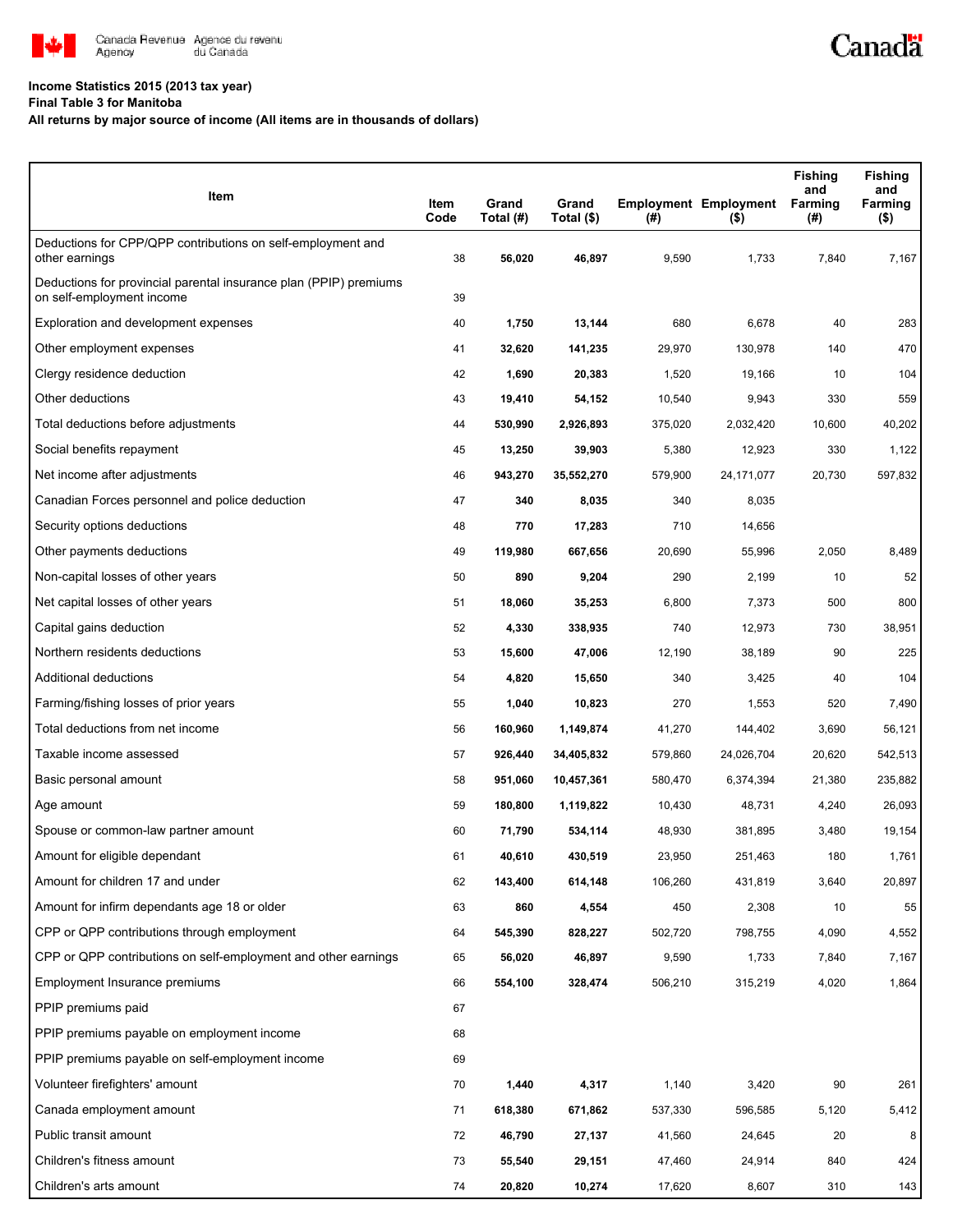

## **Income Statistics 2015 (2013 tax year)**

**Final Table 3 for Manitoba**

**All returns by major source of income (All items are in thousands of dollars)**

| Item                                                              |              | Grand     | Grand      |         | <b>Employment Employment</b> | <b>Fishing</b><br>and<br>Farming | <b>Fishing</b><br>and<br>Farming |
|-------------------------------------------------------------------|--------------|-----------|------------|---------|------------------------------|----------------------------------|----------------------------------|
|                                                                   | Item<br>Code | Total (#) | Total (\$) | (#)     | $($ \$)                      | (#)                              | $($ \$)                          |
| Home buyers' amount                                               | 75           | 8,150     | 37,812     | 7,550   | 35,092                       | 40                               | 195                              |
| Pension income amount                                             | 76           | 175,530   | 334,136    | 20,620  | 38,500                       | 2,500                            | 4,505                            |
| Caregiver amount                                                  | 77           | 6,280     | 34,436     | 4,610   | 25,562                       | 70                               | 412                              |
| Disability amount                                                 | 78           | 49,950    | 384,335    | 8,400   | 64,837                       | 440                              | 3,360                            |
| Disability amount transferred from a dependant                    | 79           | 11,260    | 118,865    | 7,940   | 84,333                       | 170                              | 1,669                            |
| Interest paid on student loans                                    | 80           | 14,470    | 6,313      | 13,370  | 5,790                        | 20                               | $\overline{7}$                   |
| Tuition, education, and textbook amounts                          | 81           | 59,570    | 295,049    | 53,480  | 259,162                      | 250                              | 1,039                            |
| Tuition, education, and textbook amounts transferred from a child | 82           | 18,860    | 90,911     | 15,950  | 77,086                       | 250                              | 1,216                            |
| Amounts transferred from spouse or common-law partner             | 83           | 43,740    | 238,528    | 16,020  | 78,635                       | 2,590                            | 15,464                           |
| Medical expenses                                                  | 84           | 154,180   | 338,110    | 59,740  | 91,903                       | 6,330                            | 13,770                           |
| Total tax credits on personal amounts                             | 85           | 951,070   | 2,547,900  | 580,470 | 1,503,878                    | 21,380                           | 54,800                           |
| Allowable charitable donations and government gifts               | 86           | 235,320   | 424,947    | 147,720 | 207,905                      | 5,850                            | 17,845                           |
| Eligible cultural and ecological gifts                            | 87           | 200       | 3,308      |         |                              |                                  |                                  |
| Total tax credit on donations and gifts                           | 88           | 234,050   | 119,333    | 146,710 | 57,677                       | 5,850                            | 5,059                            |
| Total federal non-refundable tax credits                          | 89           | 951,070   | 2,667,233  | 580,470 | 1,561,555                    | 21,380                           | 59,858                           |
| Federal dividend tax credit                                       | 90           | 116,070   | 211,668    | 54,820  | 34,792                       | 3,280                            | 2,359                            |
| Overseas employment tax credit                                    | 91           | 70        | 669        | 70      | 665                          |                                  |                                  |
| Minimum tax carryover                                             | 92           | 2,140     | 6,466      | 600     | 2,245                        | 270                              | 860                              |
| Basic federal tax                                                 | 93           | 587,250   | 3,645,149  | 423,630 | 2,787,623                    | 9,310                            | 42,100                           |
| Federal Foreign Tax Credit                                        | 94           | 31,010    | 11,138     | 13,360  | 5,746                        | 700                              | 161                              |
| Federal Political contribution tax credit                         | 95           | 7,050     | 1,198      | 2,680   | 476                          | 180                              | 32                               |
| <b>Investment Tax Credit</b>                                      | 96           | 880       | 1,654      | 320     | 753                          | 140                              | 78                               |
| Labour-sponsored funds tax credit                                 | 97           | 140       | 87         | 100     | 65                           |                                  |                                  |
| Alternative minimum tax payable                                   | 98           | 1,570     | 11,390     | 10      | 42                           | 130                              | 894                              |
| Net federal tax                                                   | 99           | 586,520   | 3,631,510  | 423,350 | 2,780,763                    | 9,270                            | 41,887                           |
| CPP contributions on self-employment                              | 100          | 56,020    | 93,794     | 9,590   | 3,466                        | 7,840                            | 14,335                           |
| Social Benefits repayment                                         | 101          | 13,250    | 39,903     | 5,380   | 12,923                       | 330                              | 1,122                            |
| <b>Net Provincial Tax</b>                                         | 102          | 641,450   | 2,843,094  | 444,430 | 2,108,390                    | 11,530                           | 34,580                           |
| Total tax payable                                                 | 103          | 655,380   | 6,608,382  | 446,960 | 4,905,545                    | 13,270                           | 91,924                           |

Canadä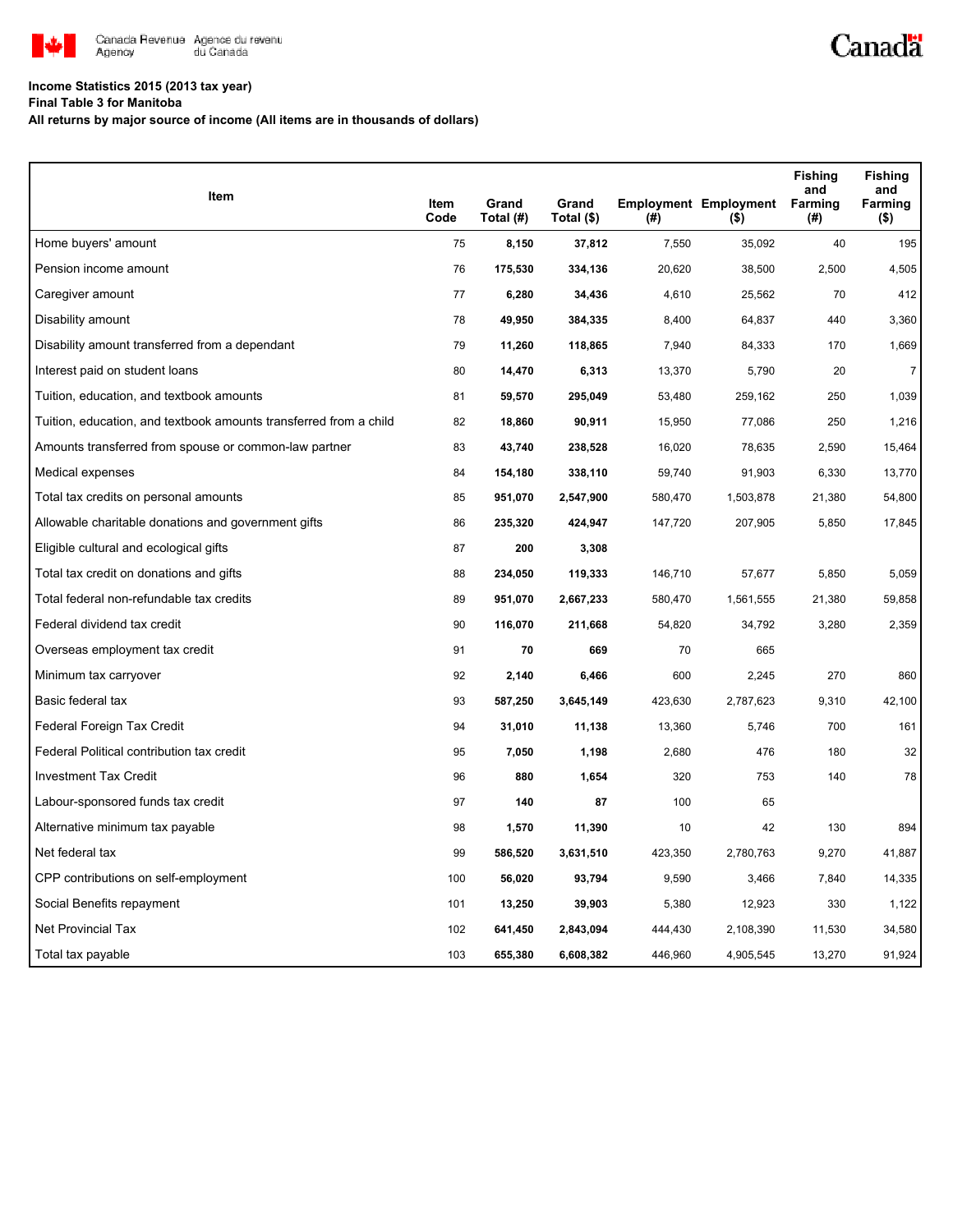| Item                                                                                              | Item<br>Code   | Income $(\#)$ | $Income$ (\$) | <b>Sales</b><br>Professional Professional (Self-Employment) (Self-Employment)<br>(# ) | <b>Sales</b><br>$($ \$) | Proprietorship/ Proprietorship/<br>Partnerships<br>(#) | <b>Partnerships</b><br>$($ \$) |
|---------------------------------------------------------------------------------------------------|----------------|---------------|---------------|---------------------------------------------------------------------------------------|-------------------------|--------------------------------------------------------|--------------------------------|
| Number of taxable returns                                                                         | $\mathbf{1}$   | 3,870         |               | 2,620                                                                                 |                         | 32,080                                                 |                                |
| Number of non-taxable returns                                                                     | 2              | 280           |               | 320                                                                                   |                         | 5,260                                                  |                                |
| Total number of returns                                                                           | 3              | 4,150         |               | 2,940                                                                                 |                         | 37,340                                                 |                                |
| Employment income                                                                                 | 4              | 1,110         | 23,340        | 620                                                                                   | 7,215                   | 9,430                                                  | 139,076                        |
| Commissions (from employment)                                                                     | 5              |               |               | 40                                                                                    | 1,083                   | 190                                                    | 1,972                          |
| Other employment income                                                                           | 6              | 200           | 455           | 100                                                                                   | 142                     | 1,190                                                  | 2,398                          |
| Old Age Security pension (OASP)                                                                   | $\overline{7}$ | 510           | 2,762         | 280                                                                                   | 1,534                   | 2,760                                                  | 15,353                         |
| CPP or QPP benefits                                                                               | 8              | 690           | 5,491         | 460                                                                                   | 3,271                   | 4,750                                                  | 27,612                         |
| Other pensions or superannuation                                                                  | 9              | 330           | 7,971         | 140                                                                                   | 1,779                   | 1,640                                                  | 25,194                         |
| Elected split-pension amount                                                                      | 10             | 150           | 866           | 90                                                                                    | 508                     | 950                                                    | 6,755                          |
| Universal Child Care Benefit (UCCB)                                                               | 11             | 330           | 510           | 250                                                                                   | 390                     | 3,740                                                  | 5,992                          |
| Employment Insurance and other benefits                                                           | 12             | 50            | 193           | 40                                                                                    | 182                     | 810                                                    | 4,524                          |
| Taxable amount of dividends from taxable<br>Canadian corporations                                 | 13             | 1,120         | 12,109        | 620                                                                                   | 3,407                   | 3,660                                                  | 18,652                         |
| Interest and other investment income                                                              | 14             | 1,660         | 4,220         | 730                                                                                   | 906                     | 8,450                                                  | 9,213                          |
| Net partnership income (Limited or<br>non-active partners only)                                   | 15             | 90            | 424           | 30                                                                                    | -41                     | 100                                                    | 53                             |
| Net rental income                                                                                 | 16             | 300           | $-290$        | 280                                                                                   | 381                     | 2,550                                                  | 8,598                          |
| Taxable capital gains                                                                             | 17             | 680           | 3,652         | 430                                                                                   | 1,724                   | 2,660                                                  | 14,026                         |
| Registered retirement savings plan<br>income (RRSP)                                               | 18             | 260           | 2,547         | 340                                                                                   | 2,041                   | 2,880                                                  | 14,784                         |
| Other income                                                                                      | 19             | 1,320         | 5,743         | 970                                                                                   | 1,611                   | 8,320                                                  | 13,528                         |
| Net business income                                                                               | 20             | 150           | 554           | 160                                                                                   | 312                     | 36,580                                                 | 825,834                        |
| Net professional income                                                                           | 21             | 4,110         | 348,916       |                                                                                       |                         | 130                                                    | 2,465                          |
| Net commission income                                                                             | 22             | 20            | 19            | 2,890                                                                                 | 129,522                 | 230                                                    | 1,138                          |
| Net farming income                                                                                | 23             | 60            | $-98$         | 40                                                                                    | 8                       | 1,310                                                  | $-3,180$                       |
| Net fishing income                                                                                | 24             |               |               |                                                                                       |                         | 40                                                     | 116                            |
| Workers' compensation benefits                                                                    | 25             |               |               |                                                                                       |                         | 370                                                    | 1,850                          |
| Social assistance payments                                                                        | 26             | 10            | 26            | 10                                                                                    | 19                      | 230                                                    | 625                            |
| Net federal supplements                                                                           | 27             | 20            | 63            | 20                                                                                    | 64                      | 540                                                    | 1,781                          |
| Total income assessed                                                                             | 28             | 4,150         | 419,769       | 2,930                                                                                 | 156,687                 | 37,180                                                 | 1,138,918                      |
| Registered pension plan contributions<br>(RPP)                                                    | 29             | 120           | 271           | 50                                                                                    | 48                      | 1,340                                                  | 2,403                          |
| RRSP deduction                                                                                    | 30             | 2,010         | 29,591        | 990                                                                                   | 10,472                  | 7,680                                                  | 48,593                         |
| Deduction for elected split-pension<br>amount                                                     | 31             | 180           | 2,409         | 70                                                                                    | 493                     | 750                                                    | 6,417                          |
| Annual union, professional, or like dues                                                          | 32             | 370           | 396           | 100                                                                                   | 56                      | 1,980                                                  | 769                            |
| Child care expenses                                                                               | 33             | 360           | 1,210         | 240                                                                                   | 621                     | 2,740                                                  | 5,552                          |
| <b>Business investment loss</b>                                                                   | 34             |               |               |                                                                                       |                         |                                                        |                                |
| Moving expenses                                                                                   | 35             | 30            | 228           | 10                                                                                    | 31                      | 120                                                    | 516                            |
| Support payments made                                                                             | 36             | 40            | 1,294         | 10                                                                                    | 262                     | 80                                                     | 958                            |
| Carrying charges and interest expenses                                                            | 37             | 690           | 2,253         | 390                                                                                   | 733                     | 2,220                                                  | 2,798                          |
| Deductions for CPP/QPP contributions on<br>self-employment and other earnings                     | 38             | 3,380         | 5,188         | 2,390                                                                                 | 3,206                   | 29,110                                                 | 28,106                         |
| Deductions for provincial parental<br>insurance plan (PPIP) premiums on<br>self-employment income | 39             |               |               |                                                                                       |                         |                                                        |                                |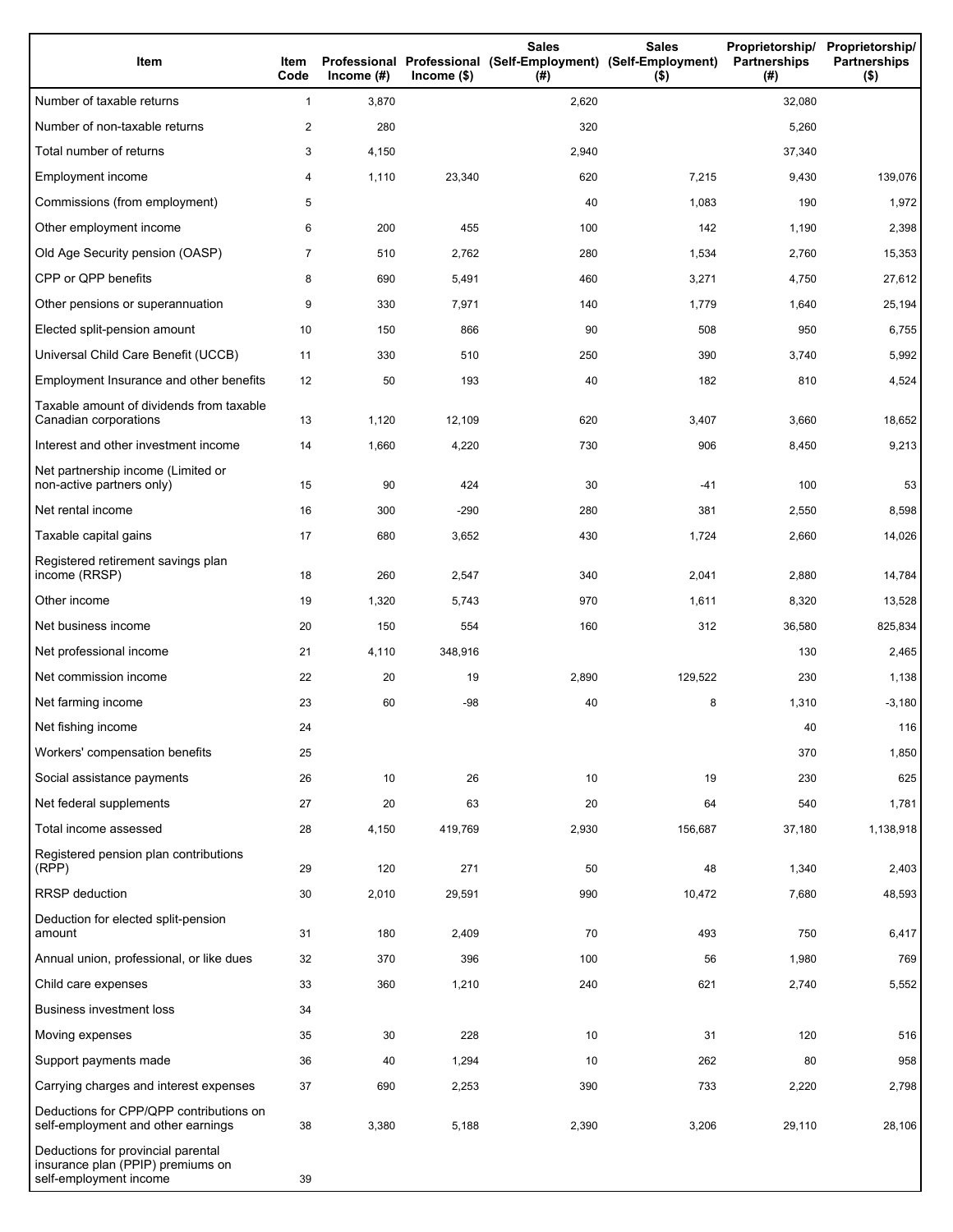| Item                                                              | Item<br>Code | Income $(\#)$ | Income(\$) | <b>Sales</b><br>Professional Professional (Self-Employment) (Self-Employment)<br>(#) | <b>Sales</b><br>$($ \$) | Partnerships<br>(#) | Proprietorship/ Proprietorship/<br><b>Partnerships</b><br>$($ \$) |
|-------------------------------------------------------------------|--------------|---------------|------------|--------------------------------------------------------------------------------------|-------------------------|---------------------|-------------------------------------------------------------------|
| Exploration and development expenses                              | 40           | 50            | 154        |                                                                                      |                         | 60                  | 412                                                               |
| Other employment expenses                                         | 41           | 50            | 209        | 110                                                                                  | 953                     | 720                 | 3,290                                                             |
| Clergy residence deduction                                        | 42           |               |            |                                                                                      |                         | 40                  | 309                                                               |
| Other deductions                                                  | 43           | 90            | 79         | 50                                                                                   | 54                      | 450                 | 596                                                               |
| Total deductions before adjustments                               | 44           | 3,840         | 43,324     | 2,580                                                                                | 17,049                  | 31,680              | 101,046                                                           |
| Social benefits repayment                                         | 45           | 220           | 1,165      | 50                                                                                   | 185                     | 190                 | 629                                                               |
| Net income after adjustments                                      | 46           | 4,090         | 375,698    | 2,860                                                                                | 140,227                 | 36,070              | 1,055,117                                                         |
| Canadian Forces personnel and police<br>deduction                 | 47           |               |            |                                                                                      |                         |                     |                                                                   |
| Security options deductions                                       | 48           |               |            |                                                                                      |                         |                     |                                                                   |
| Other payments deductions                                         | 49           | 40            | 99         | 50                                                                                   | 160                     | 1,120               | 4,249                                                             |
| Non-capital losses of other years                                 | 50           |               |            | 30                                                                                   | 147                     | 340                 | 3,085                                                             |
| Net capital losses of other years                                 | 51           | 220           | 437        | 140                                                                                  | 148                     | 480                 | 1,054                                                             |
| Capital gains deduction                                           | 52           |               |            |                                                                                      |                         | 100                 | 3,522                                                             |
| Northern residents deductions                                     | 53           | 40            | 109        | 10                                                                                   | 29                      | 350                 | 899                                                               |
| Additional deductions                                             | 54           |               |            |                                                                                      |                         | 40                  | 76                                                                |
| Farming/fishing losses of prior years                             | 55           |               |            |                                                                                      |                         | 80                  | 751                                                               |
| Total deductions from net income                                  | 56           | 330           | 3,405      | 240                                                                                  | 969                     | 2,420               | 13,645                                                            |
| Taxable income assessed                                           | 57           | 4,090         | 372,295    | 2,860                                                                                | 139,266                 | 36,030              | 1,041,943                                                         |
| Basic personal amount                                             | 58           | 4,150         | 45,725     | 2,940                                                                                | 32,361                  | 37,340              | 411,264                                                           |
| Age amount                                                        | 59           | 260           | 1,241      | 230                                                                                  | 1,196                   | 2,640               | 15,924                                                            |
| Spouse or common-law partner amount                               | 60           | 220           | 1,512      | 240                                                                                  | 1,733                   | 4,340               | 30,726                                                            |
| Amount for eligible dependant                                     | 61           | 110           | 1,093      | 90                                                                                   | 901                     | 1,070               | 11,072                                                            |
| Amount for children 17 and under                                  | 62           | 830           | 3,580      | 600                                                                                  | 2,445                   | 7,290               | 33,902                                                            |
| Amount for infirm dependants age 18 or<br>older                   | 63           |               |            |                                                                                      |                         | 40                  | 219                                                               |
| CPP or QPP contributions through<br>employment                    | 64           | 890           | 710        | 510                                                                                  | 277                     | 7,820               | 5,209                                                             |
| CPP or QPP contributions on<br>self-employment and other earnings | 65           | 3,380         | 5,188      | 2,390                                                                                | 3,206                   | 29,110              | 28,106                                                            |
| Employment Insurance premiums                                     | 66           | 660           | 232        | 360                                                                                  | 84                      | 6,640               | 2,045                                                             |
| PPIP premiums paid                                                | 67           |               |            |                                                                                      |                         |                     |                                                                   |
| PPIP premiums payable on employment<br>income                     | 68           |               |            |                                                                                      |                         |                     |                                                                   |
| PPIP premiums payable on<br>self-employment income                | 69           |               |            |                                                                                      |                         |                     |                                                                   |
| Volunteer firefighters' amount                                    | 70           |               |            |                                                                                      |                         | 80                  | 252                                                               |
| Canada employment amount                                          | 71           | 1,180         | 1,152      | 650                                                                                  | 643                     | 9,690               | 9,787                                                             |
| Public transit amount                                             | 72           | 80            | 45         | 40                                                                                   | 20                      | 530                 | 260                                                               |
| Children's fitness amount                                         | 73           | 510           | 357        | 310                                                                                  | 191                     | 2,770               | 1,431                                                             |
| Children's arts amount                                            | 74           | 260           | 168        | 120                                                                                  | 65                      | 1,140               | 600                                                               |
| Home buyers' amount                                               | 75           | 40            | 173        | 30                                                                                   | 138                     | 220                 | 1,075                                                             |
| Pension income amount                                             | 76           | 460           | 869        | 220                                                                                  | 406                     | 2,400               | 4,458                                                             |
| Caregiver amount                                                  | 77           | 30            | 173        | 20                                                                                   | 90                      | 290                 | 1,610                                                             |
| Disability amount                                                 | 78           | 50            | 354        | 50                                                                                   | 361                     | 560                 | 4,345                                                             |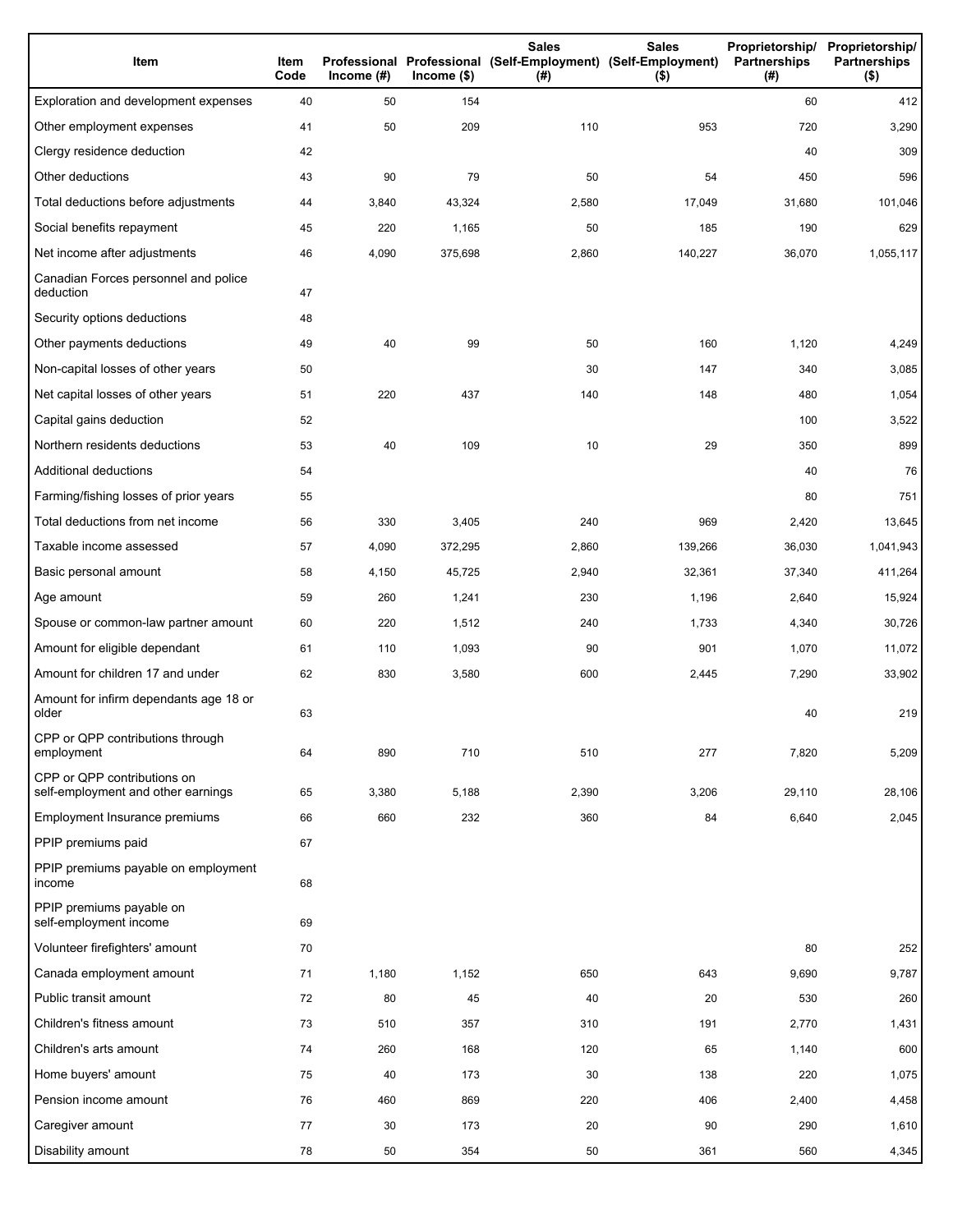| Item                                                                 | <b>Item</b><br>Code | Income (#) | $lncome$ (\$) | <b>Sales</b><br>Professional Professional (Self-Employment) (Self-Employment)<br>(#) | <b>Sales</b><br>$(\mathsf{\$})$ | Proprietorship/<br>Partnerships<br>(#) | Proprietorship/<br><b>Partnerships</b><br>$($ \$) |
|----------------------------------------------------------------------|---------------------|------------|---------------|--------------------------------------------------------------------------------------|---------------------------------|----------------------------------------|---------------------------------------------------|
| Disability amount transferred from a<br>dependant                    | 79                  | 60         | 555           | 30                                                                                   | 264                             | 480                                    | 5,180                                             |
| Interest paid on student loans                                       | 80                  | 160        | 127           | 30                                                                                   | 14                              | 310                                    | 153                                               |
| Tuition, education, and textbook amounts                             | 81                  | 270        | 3,304         | 110                                                                                  | 377                             | 1,270                                  | 5,569                                             |
| Tuition, education, and textbook amounts<br>transferred from a child | 82                  | 240        | 1,283         | 110                                                                                  | 550                             | 770                                    | 3,617                                             |
| Amounts transferred from spouse or<br>common-law partner             | 83                  | 90         | 447           | 90                                                                                   | 393                             | 1,550                                  | 7,784                                             |
| Medical expenses                                                     | 84                  | 710        | 1,579         | 520                                                                                  | 1,067                           | 7,710                                  | 13,051                                            |
| Total tax credits on personal amounts                                | 85                  | 4,150      | 10,491        | 2,940                                                                                | 7,020                           | 37,340                                 | 89,659                                            |
| Allowable charitable donations and<br>government gifts               | 86                  | 1,920      | 7,948         | 1,030                                                                                | 2,951                           | 8,570                                  | 20,557                                            |
| Eligible cultural and ecological gifts                               | 87                  |            |               |                                                                                      |                                 |                                        |                                                   |
| Total tax credit on donations and gifts                              | 88                  | 1,920      | 2,440         | 1,020                                                                                | 832                             | 8,540                                  | 5,793                                             |
| Total federal non-refundable tax credits                             | 89                  | 4,150      | 12,931        | 2,940                                                                                | 7,851                           | 37,340                                 | 95,452                                            |
| Federal dividend tax credit                                          | 90                  | 1,060      | 1,687         | 580                                                                                  | 476                             | 2,970                                  | 2,418                                             |
| Overseas employment tax credit                                       | 91                  |            |               |                                                                                      |                                 |                                        |                                                   |
| Minimum tax carryover                                                | 92                  |            |               |                                                                                      |                                 | 80                                     | 201                                               |
| Basic federal tax                                                    | 93                  | 3,180      | 68,485        | 1,990                                                                                | 19,303                          | 21,240                                 | 94,590                                            |
| Federal Foreign Tax Credit                                           | 94                  | 410        | 129           | 140                                                                                  | 8                               | 730                                    | 527                                               |
| Federal Political contribution tax credit                            | 95                  | 130        | 30            | 60                                                                                   | 11                              | 230                                    | 37                                                |
| <b>Investment Tax Credit</b>                                         | 96                  |            |               |                                                                                      |                                 | 140                                    | 229                                               |
| Labour-sponsored funds tax credit                                    | 97                  |            |               |                                                                                      |                                 | 10                                     | 6                                                 |
| Alternative minimum tax payable                                      | 98                  |            |               |                                                                                      |                                 | 20                                     | 59                                                |
| Net federal tax                                                      | 99                  | 3,180      | 68,314        | 1,990                                                                                | 19,279                          | 21,200                                 | 93,828                                            |
| CPP contributions on self-employment                                 | 100                 | 3,380      | 10,376        | 2,390                                                                                | 6,411                           | 29,110                                 | 56,213                                            |
| Social Benefits repayment                                            | 101                 | 220        | 1,165         | 50                                                                                   | 185                             | 190                                    | 629                                               |
| <b>Net Provincial Tax</b>                                            | 102                 | 3,330      | 44,592        | 2,140                                                                                | 13,943                          | 24,050                                 | 73,698                                            |
| Total tax payable                                                    | 103                 | 3,870      | 124,462       | 2,620                                                                                | 39,826                          | 32,080                                 | 224,420                                           |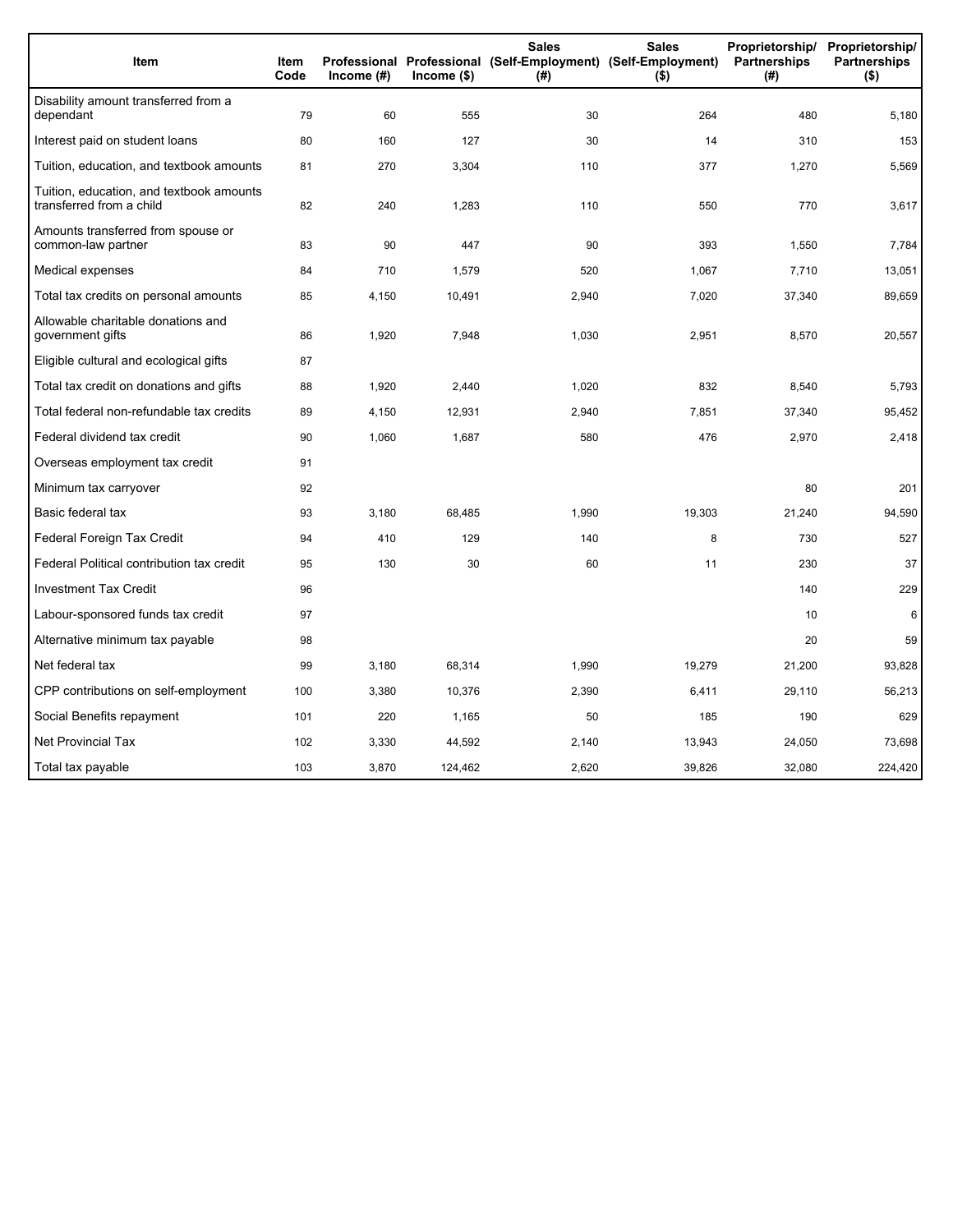| Item                                                                                           | Item<br>Code   | (# )   | Investment Investment<br>$($ \$) | Pension<br>(#) | Pension<br>$($ \$) | <b>Benefit</b><br>(#) | <b>Benefit</b><br>$($ \$) |
|------------------------------------------------------------------------------------------------|----------------|--------|----------------------------------|----------------|--------------------|-----------------------|---------------------------|
| Number of taxable returns                                                                      | $\mathbf{1}$   | 22,390 |                                  | 116,360        |                    | 7,310                 |                           |
| Number of non-taxable returns                                                                  | $\overline{c}$ | 7,790  |                                  | 65,950         |                    | 62,890                |                           |
| Total number of returns                                                                        | 3              | 30,170 |                                  | 182,310        |                    | 70,200                |                           |
| Employment income                                                                              | 4              | 11,980 | 338,232                          | 20,490         | 176,049            | 17,140                | 70,478                    |
| Commissions (from employment)                                                                  | 5              | 170    | 3,392                            | 200            | 641                |                       |                           |
| Other employment income                                                                        | 6              | 1,290  | 4,992                            | 12,800         | 17,405             | 1,030                 | 1,400                     |
| Old Age Security pension (OASP)                                                                | 7              | 8,410  | 48,519                           | 146,660        | 919,701            | 10,200                | 44,521                    |
| CPP or QPP benefits                                                                            | 8              | 10,820 | 69,119                           | 171,400        | 1,246,927          | 8,730                 | 18,290                    |
| Other pensions or superannuation                                                               | 9              | 5,930  | 96,015                           | 125,040        | 2,338,763          | 790                   | 2,560                     |
| Elected split-pension amount                                                                   | 10             | 1,690  | 10,101                           | 31,720         | 352,420            | 120                   | 600                       |
| Universal Child Care Benefit (UCCB)                                                            | 11             | 1,490  | 2,479                            | 280            | 342                | 28,860                | 49,603                    |
| Employment Insurance and other benefits                                                        | 12             | 680    | 4,953                            | 1,640          | 7,584              | 11,790                | 132,023                   |
| Taxable amount of dividends from taxable Canadian corporations                                 | 13             | 19,020 | 1,144,405                        | 42,160         | 110,928            | 1,040                 | 815                       |
| Interest and other investment income                                                           | 14             | 19,510 | 132,950                          | 92,780         | 159,093            | 6,040                 | 2,601                     |
| Net partnership income (Limited or non-active partners only)                                   | 15             | 630    | 2,631                            | 480            | 170                |                       |                           |
| Net rental income                                                                              | 16             | 9,780  | 111,541                          | 5,600          | 14,029             | 340                   | 412                       |
| Taxable capital gains                                                                          | 17             | 11,080 | 535,347                          | 29,000         | 46,510             | 650                   | 647                       |
| Registered retirement savings plan income (RRSP)                                               | 18             | 2,130  | 18,209                           | 16,600         | 94,313             | 1,660                 | 3,474                     |
| Other income                                                                                   | 19             | 10,730 | 51,011                           | 41,390         | 82,202             | 3,430                 | 5,615                     |
| Net business income                                                                            | 20             | 2,550  | 16,681                           | 5,480          | 10,681             | 750                   | 494                       |
| Net professional income                                                                        | 21             | 540    | 12,499                           | 850            | 3,787              |                       |                           |
| Net commission income                                                                          | 22             | 280    | 3,331                            | 450            | 614                | 140                   | 63                        |
| Net farming income                                                                             | 23             | 1,570  | 2,300                            | 3,000          | $-3,614$           | 170                   | -437                      |
| Net fishing income                                                                             | 24             |        |                                  | 100            | 85                 | 100                   | 224                       |
| Workers' compensation benefits                                                                 | 25             | 170    | 1,184                            | 1,850          | 8,746              | 2,720                 | 54,440                    |
| Social assistance payments                                                                     | 26             | 100    | 212                              | 2,110          | 4,540              | 33,320                | 252,713                   |
| Net federal supplements                                                                        | 27             | 980    | 3,016                            | 48,230         | 173,214            | 10,390                | 97,971                    |
| Total income assessed                                                                          | 28             | 30,160 | 2,613,789                        | 182,310        | 5,767,352          | 70,200                | 738,930                   |
| Registered pension plan contributions (RPP)                                                    | 29             | 1,550  | 3,432                            | 3,290          | 3,532              | 2,400                 | 1,172                     |
| <b>RRSP</b> deduction                                                                          | 30             | 5,340  | 50,560                           | 7,160          | 39,975             | 1,880                 | 2,494                     |
| Deduction for elected split-pension amount                                                     | 31             | 1,820  | 13,906                           | 33,680         | 331,747            | 50                    | 192                       |
| Annual union, professional, or like dues                                                       | 32             | 2,170  | 996                              | 8,430          | 1,643              | 3,270                 | 620                       |
| Child care expenses                                                                            | 33             | 950    | 2,427                            | 150            | 164                | 2,650                 | 3,873                     |
| <b>Business investment loss</b>                                                                | 34             | 20     | 764                              | 30             | 328                |                       |                           |
| Moving expenses                                                                                | 35             | 50     | 218                              | 40             | 171                | 40                    | 53                        |
| Support payments made                                                                          | 36             | 110    | 2,735                            | 290            | 2,471              | 20                    | 63                        |
| Carrying charges and interest expenses                                                         | 37             | 8,390  | 38,145                           | 40,310         | 24,119             | 2,860                 | 252                       |
| Deductions for CPP/QPP contributions on self-employment and other<br>earnings                  | 38             | 1,900  | 1,007                            | 1,240          | 331                | 160                   | 21                        |
| Deductions for provincial parental insurance plan (PPIP) premiums on<br>self-employment income | 39             |        |                                  |                |                    |                       |                           |
| Exploration and development expenses                                                           | 40             | 480    | 3,820                            | 360            | 1,161              |                       |                           |
| Other employment expenses                                                                      | 41             | 440    | 1,998                            | 740            | 2,013              | 240                   | 540                       |
| Clergy residence deduction                                                                     | 42             | 30     | 215                              | 80             | 508                |                       |                           |
| Other deductions                                                                               | 43             | 1,340  | 2,777                            | 4,370          | 29,678             | 1,570                 | 1,758                     |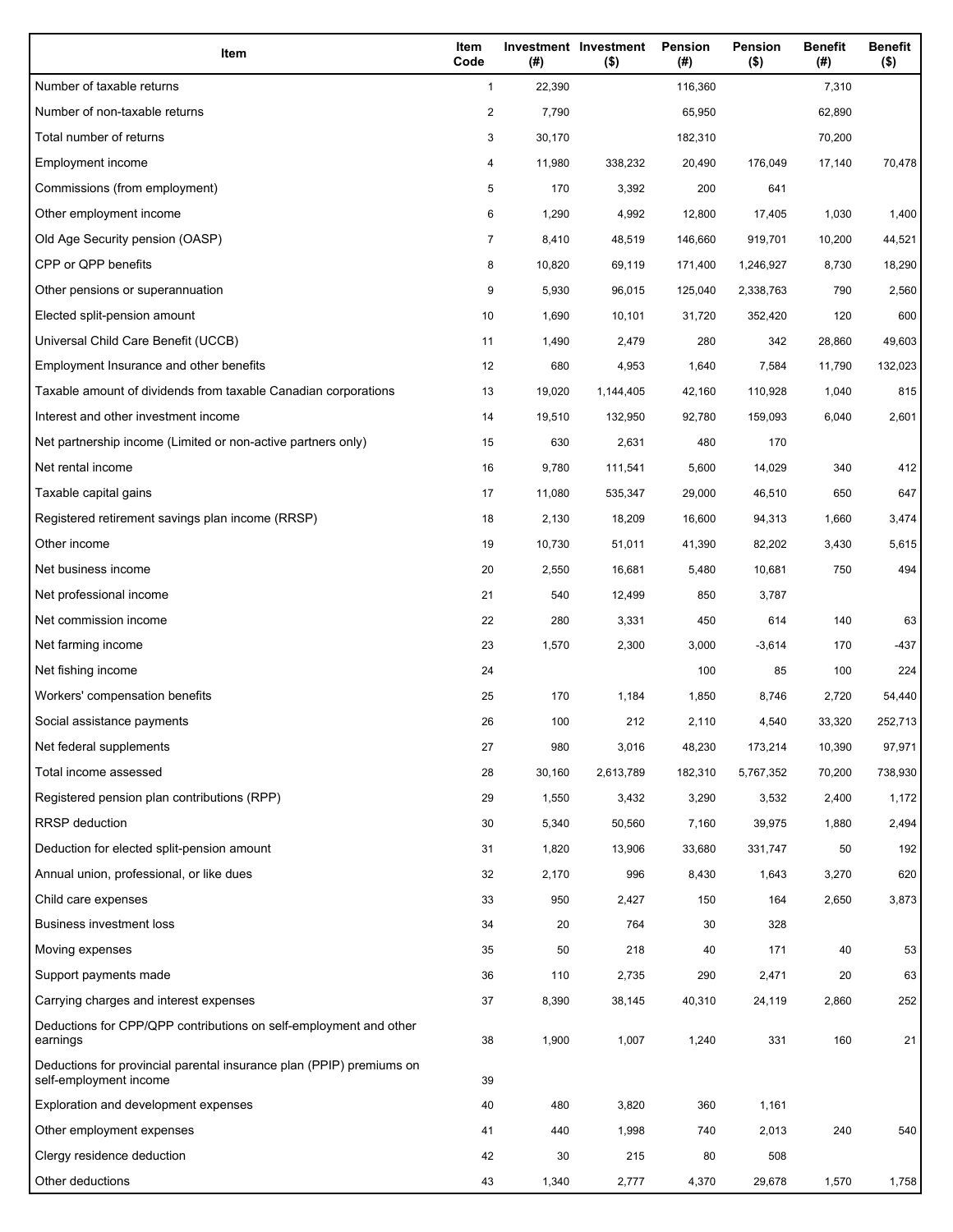| Item                                                              | <b>Item Code</b> | (#)    | Investment Investment<br>$($ \$) |         | Pension (#) Pension (\$) Benefit (#) Benefit (\$) |        |         |
|-------------------------------------------------------------------|------------------|--------|----------------------------------|---------|---------------------------------------------------|--------|---------|
| Total deductions before adjustments                               | 44               | 15,720 | 123,029                          | 73,550  | 437,914                                           | 11,060 | 11,288  |
| Social benefits repayment                                         | 45               | 2,950  | 12,794                           | 3,380   | 8,543                                             | 30     | 55      |
| Net income after adjustments                                      | 46               | 29,830 | 2,482,008                        | 182,210 | 5,322,374                                         | 70,050 | 728,380 |
| Canadian Forces personnel and police deduction                    | 47               |        |                                  |         |                                                   |        |         |
| Security options deductions                                       | 48               |        |                                  |         |                                                   |        |         |
| Other payments deductions                                         | 49               | 1,170  | 4,225                            | 51,380  | 186,499                                           | 42,550 | 405,180 |
| Non-capital losses of other years                                 | 50               | 90     | 899                              | 60      | 279                                               |        |         |
| Net capital losses of other years                                 | 51               | 2,530  | 16,123                           | 6,730   | 8,016                                             | 60     | 56      |
| Capital gains deduction                                           | 52               | 2,350  | 277,713                          | 330     | 2,844                                             |        |         |
| Northern residents deductions                                     | 53               | 180    | 448                              | 2,130   | 5,722                                             | 430    | 933     |
| Additional deductions                                             | 54               | 170    | 585                              | 3,900   | 9,701                                             | 210    | 1,104   |
| Farming/fishing losses of prior years                             | 55               | 70     | 574                              | 80      | 393                                               |        |         |
| Total deductions from net income                                  | 56               | 5,880  | 302,863                          | 62,430  | 213,498                                           | 42,830 | 407,406 |
| Taxable income assessed                                           | 57               | 29,770 | 2,180,404                        | 182,020 | 5,109,104                                         | 53,680 | 321,606 |
| Basic personal amount                                             | 58               | 30,170 | 332,177                          | 182,310 | 2,010,984                                         | 70,200 | 771,919 |
| Age amount                                                        | 59               | 5,900  | 28,358                           | 144,980 | 918,650                                           | 10,280 | 69,794  |
| Spouse or common-law partner amount                               | 60               | 1,260  | 8,846                            | 6,750   | 29,375                                            | 5,350  | 51,475  |
| Amount for eligible dependant                                     | 61               | 320    | 3,182                            | 800     | 7,615                                             | 13,460 | 146,600 |
| Amount for children 17 and under                                  | 62               | 2,730  | 11,862                           | 1,140   | 3,860                                             | 19,540 | 100,322 |
| Amount for infirm dependants age 18 or older                      | 63               | 30     | 123                              | 290     | 1,552                                             | 10     | 97      |
| CPP or QPP contributions through employment                       | 64               | 8,390  | 8,703                            | 8,470   | 3,949                                             | 8,210  | 2,686   |
| CPP or QPP contributions on self-employment and other earnings    | 65               | 1,900  | 1,007                            | 1,240   | 331                                               | 160    | 21      |
| Employment Insurance premiums                                     | 66               | 5,700  | 2,127                            | 14,040  | 3,168                                             | 11,370 | 2,056   |
| PPIP premiums paid                                                | 67               |        |                                  |         |                                                   |        |         |
| PPIP premiums payable on employment income                        | 68               |        |                                  |         |                                                   |        |         |
| PPIP premiums payable on self-employment income                   | 69               |        |                                  |         |                                                   |        |         |
| Volunteer firefighters' amount                                    | 70               | 30     | 81                               | 70      | 213                                               | 20     | 45      |
| Canada employment amount                                          | 71               | 12,410 | 13,092                           | 30,310  | 24,188                                            | 14,830 | 14,244  |
| Public transit amount                                             | 72               | 390    | 173                              | 2,010   | 923                                               | 1,260  | 653     |
| Children's fitness amount                                         | 73               | 1,590  | 1,017                            | 260     | 116                                               | 1,380  | 480     |
| Children's arts amount                                            | 74               | 750    | 435                              | 120     | 55                                                | 360    | 128     |
| Home buyers' amount                                               | 75               | 80     | 349                              | 40      | 190                                               | 100    | 439     |
| Pension income amount                                             | 76               | 7,030  | 13,032                           | 137,640 | 264,111                                           | 890    | 1,182   |
| Caregiver amount                                                  | 77               | 160    | 846                              | 840     | 4,302                                             | 130    | 795     |
| Disability amount                                                 | 78               | 1,730  | 13,324                           | 31,360  | 241,122                                           | 6,040  | 46,468  |
| Disability amount transferred from a dependant                    | 79               | 230    | 2,109                            | 1,150   | 8,961                                             | 1,030  | 13,969  |
| Interest paid on student loans                                    | 80               | 100    | 51                               | 30      | 12                                                | 380    | 139     |
| Tuition, education, and textbook amounts                          | 81               | 1,970  | 16,092                           | 430     | 724                                               | 1,020  | 4,578   |
| Tuition, education, and textbook amounts transferred from a child | 82               | 500    | 2,382                            | 770     | 3,618                                             | 30     | 97      |
| Amounts transferred from spouse or common-law partner             | 83               | 1,010  | 4,966                            | 18,220  | 106,190                                           | 3,340  | 20,187  |
| Medical expenses                                                  | 84               | 5,720  | 23,124                           | 66,750  | 181,056                                           | 3,300  | 3,818   |
| Total tax credits on personal amounts                             | 85               | 30,170 | 73,120                           | 182,310 | 572,290                                           | 70,200 | 187,831 |
| Allowable charitable donations and government gifts               | 86               | 9,150  | 70,919                           | 55,560  | 85,405                                            | 1,480  | 902     |
| Eligible cultural and ecological gifts                            | 87               |        |                                  | 70      | 302                                               |        |         |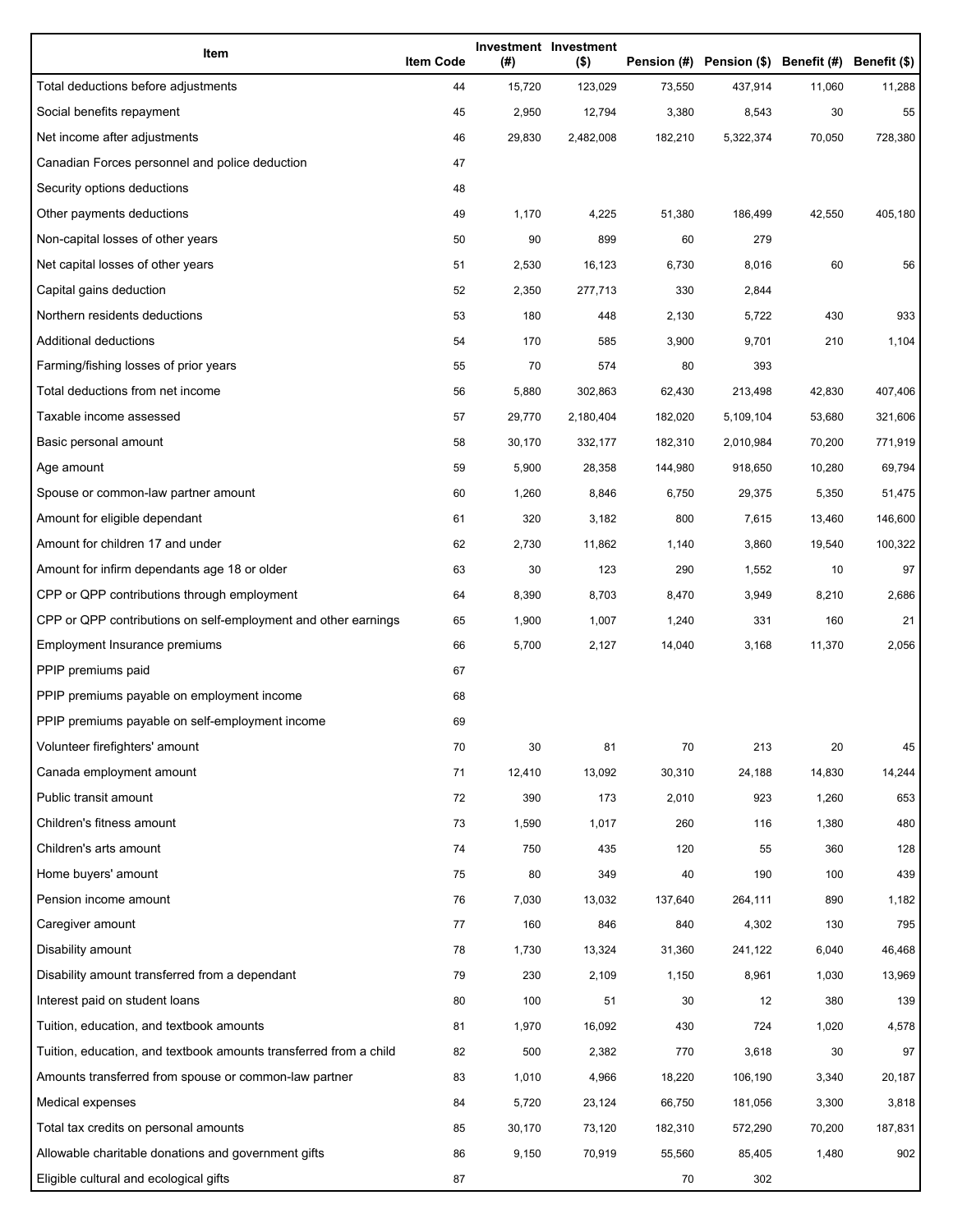| Item                                      | <b>Item Code</b> | (#)    | Investment Investment<br>$($ \$) | Pension (#) | Pension (\$) Benefit (#) |        | Benefit (\$) |
|-------------------------------------------|------------------|--------|----------------------------------|-------------|--------------------------|--------|--------------|
| Total tax credit on donations and gifts   | 88               | 9,140  | 20,788                           | 55,410      | 23,542                   | 1,460  | 237          |
| Total federal non-refundable tax credits  | 89               | 30,170 | 93,908                           | 182,310     | 595,831                  | 70,200 | 188,069      |
| Federal dividend tax credit               | 90               | 16,550 | 153,476                          | 33,140      | 14,661                   | 490    | 67           |
| Overseas employment tax credit            | 91               |        |                                  |             |                          |        |              |
| Minimum tax carryover                     | 92               | 800    | 2,026                            | 260         | 549                      |        |              |
| Basic federal tax                         | 93               | 18,000 | 244,266                          | 94,300      | 288,092                  | 5,890  | 7,736        |
| Federal Foreign Tax Credit                | 94               | 3,980  | 2,876                            | 10,600      | 1,140                    | 80     | 1            |
| Federal Political contribution tax credit | 95               | 600    | 139                              | 3,010       | 446                      | 10     | 1            |
| <b>Investment Tax Credit</b>              | 96               | 120    | 363                              | 110         | 85                       |        |              |
| Labour-sponsored funds tax credit         | 97               |        |                                  | 10          | 8                        |        |              |
| Alternative minimum tax payable           | 98               | 1,400  | 10,253                           |             |                          |        |              |
| Net federal tax                           | 99               | 17,840 | 241,014                          | 94,130      | 286,433                  | 5,870  | 7,736        |
| CPP contributions on self-employment      | 100              | 1,900  | 2,015                            | 1,240       | 662                      | 160    | 42           |
| Social Benefits repayment                 | 101              | 2,950  | 12,794                           | 3,380       | 8,543                    | 30     | 55           |
| Net Provincial Tax                        | 102              | 22,140 | 221,028                          | 116,240     | 272,741                  | 7,140  | 7,613        |
| Total tax payable                         | 103              | 22,390 | 476,852                          | 116,360     | 568,378                  | 7,310  | 15,446       |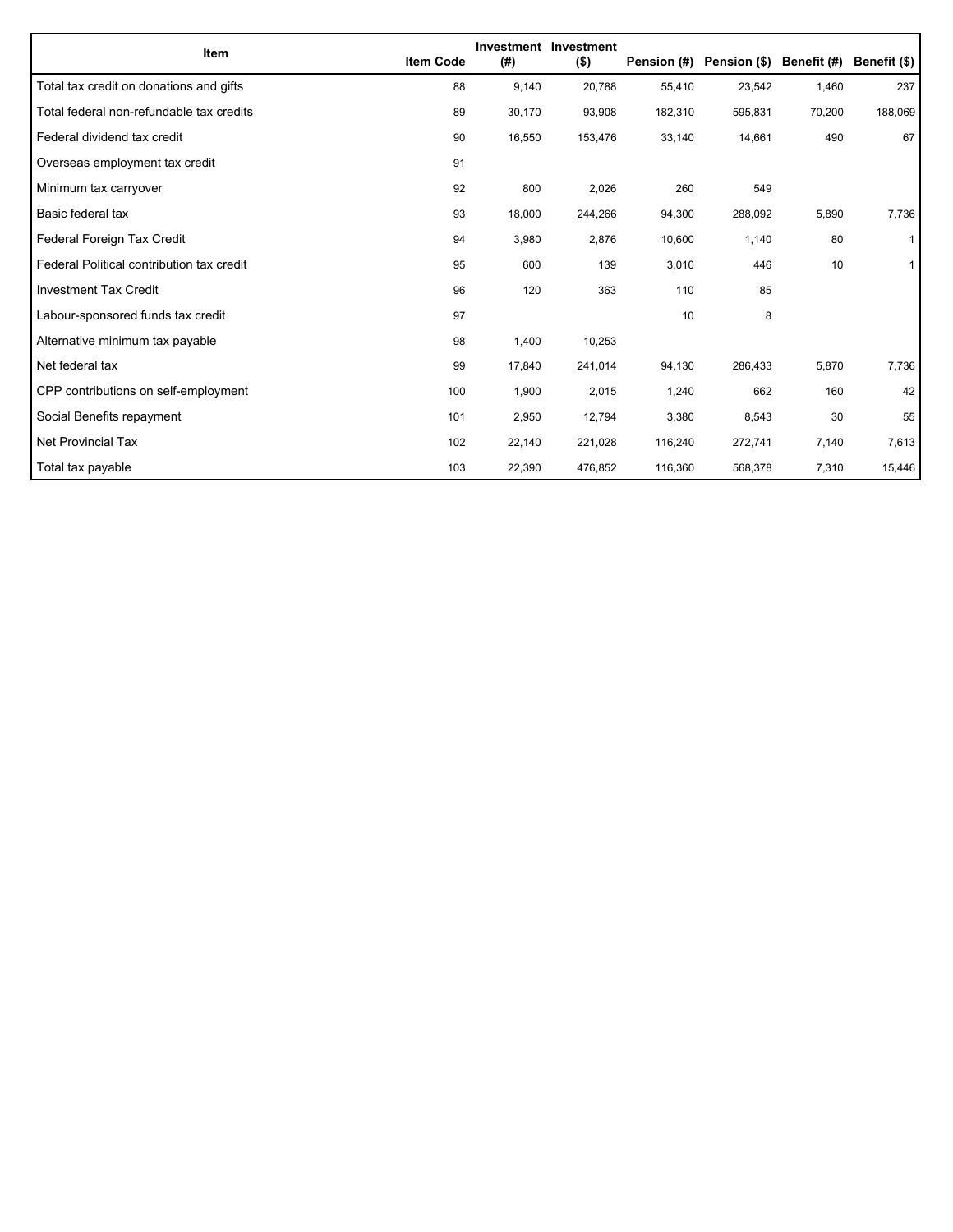| Item                                                                                        | Item Code Other (#) |        | Other (\$) |
|---------------------------------------------------------------------------------------------|---------------------|--------|------------|
| Number of taxable returns                                                                   | 1                   | 10,540 |            |
| Number of non-taxable returns                                                               | 2                   | 11,580 |            |
| Total number of returns                                                                     | 3                   | 22,120 |            |
| Employment income                                                                           | 4                   | 7,000  | 91,779     |
| Commissions (from employment)                                                               | 5                   | 100    | 626        |
| Other employment income                                                                     | 6                   | 990    | 2,707      |
| Old Age Security pension (OASP)                                                             | 7                   | 2,380  | 10,382     |
| CPP or QPP benefits                                                                         | 8                   | 6,290  | 40,088     |
| Other pensions or superannuation                                                            | 9                   | 2,950  | 47,953     |
| Elected split-pension amount                                                                | 10                  | 990    | 5,898      |
| Universal Child Care Benefit (UCCB)                                                         | 11                  | 680    | 971        |
| Employment Insurance and other benefits                                                     | 12                  | 900    | 5,831      |
| Taxable amount of dividends from taxable Canadian corporations                              | 13                  | 3,570  | 12,547     |
| Interest and other investment income                                                        | 14                  | 5,880  | 10,117     |
| Net partnership income (Limited or non-active partners only)                                | 15                  |        |            |
| Net rental income                                                                           | 16                  | 510    | 1,065      |
| Taxable capital gains                                                                       | 17                  | 2,580  | 13,504     |
| Registered retirement savings plan income (RRSP)                                            | 18                  | 6,390  | 166,915    |
| Other income                                                                                | 19                  | 13,510 | 369,523    |
| Net business income                                                                         | 20                  | 930    | 1,804      |
| Net professional income                                                                     | 21                  | 150    | 918        |
| Net commission income                                                                       | 22                  | 120    | 172        |
| Net farming income                                                                          | 23                  | 200    | $-304$     |
| Net fishing income                                                                          | 24                  |        |            |
| Workers' compensation benefits                                                              | 25                  | 140    | 724        |
| Social assistance payments                                                                  | 26                  | 380    | 1,001      |
| Net federal supplements                                                                     | 27                  | 440    | 1,072      |
| Total income assessed                                                                       | 28                  | 17,630 | 801,825    |
| Registered pension plan contributions (RPP)                                                 | 29                  | 1,710  | 2,748      |
| RRSP deduction                                                                              | 30                  | 2,780  | 90,852     |
| Deduction for elected split-pension amount                                                  | 31                  | 1,020  | 10,508     |
| Annual union, professional, or like dues                                                    | 32                  | 1,930  | 546        |
| Child care expenses                                                                         | 33                  | 290    | 505        |
| <b>Business investment loss</b>                                                             | 34                  | 10     | 146        |
| Moving expenses                                                                             | 35                  | 50     | 139        |
| Support payments made                                                                       | 36                  | 30     | 384        |
| Carrying charges and interest expenses                                                      | 37                  | 2,620  | 4,477      |
| Deductions for CPP/QPP contributions on self-employment and other earnings                  | 38                  | 420    | 138        |
| Deductions for provincial parental insurance plan (PPIP) premiums on self-employment income | 39                  |        |            |
| Exploration and development expenses                                                        | 40                  | 60     | 608        |
| Other employment expenses                                                                   | 41                  | 220    | 783        |
| Clergy residence deduction                                                                  | 42                  |        |            |
| Other deductions                                                                            | 43                  | 670    | 8,707      |
| Total deductions before adjustments                                                         | 44                  | 6,950  | 120,621    |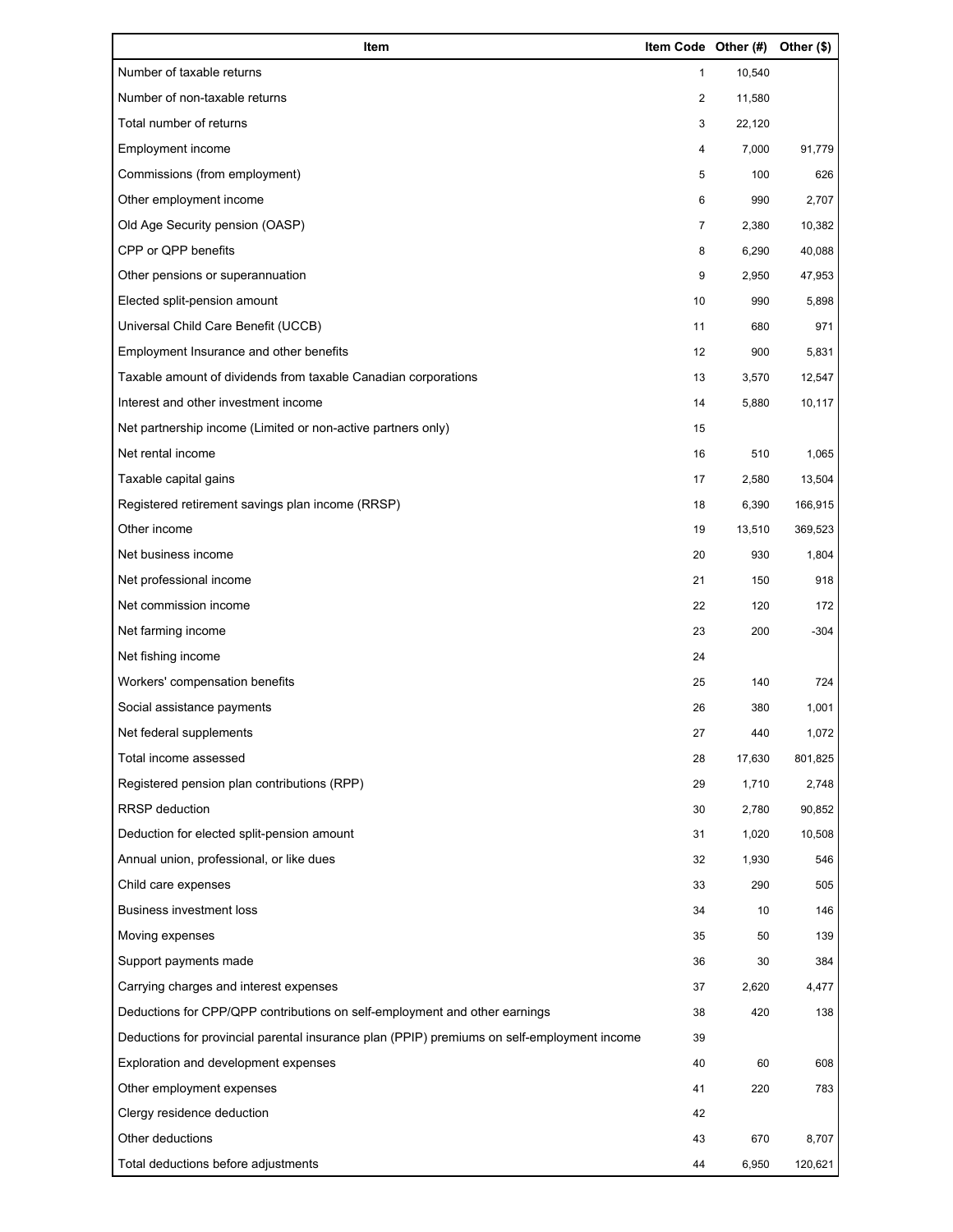| Item                                                              | Item Code Other (#) |        | Other (\$) |
|-------------------------------------------------------------------|---------------------|--------|------------|
| Social benefits repayment                                         | 45                  | 720    | 2,487      |
| Net income after adjustments                                      | 46                  | 17,540 | 679,559    |
| Canadian Forces personnel and police deduction                    | 47                  |        |            |
| Security options deductions                                       | 48                  | 10     | 219        |
| Other payments deductions                                         | 49                  | 940    | 2,761      |
| Non-capital losses of other years                                 | 50                  | 40     | 423        |
| Net capital losses of other years                                 | 51                  | 610    | 1,247      |
| Capital gains deduction                                           | 52                  | 50     | 1,779      |
| Northern residents deductions                                     | 53                  | 180    | 454        |
| Additional deductions                                             | 54                  | 100    | 638        |
| Farming/fishing losses of prior years                             | 55                  | 10     | 39         |
| Total deductions from net income                                  | 56                  | 1,880  | 7,565      |
| Taxable income assessed                                           | 57                  | 17,520 | 671,997    |
| Basic personal amount                                             | 58                  | 22,120 | 242,654    |
| Age amount                                                        | 59                  | 1,850  | 9,836      |
| Spouse or common-law partner amount                               | 60                  | 1,220  | 9,400      |
| Amount for eligible dependant                                     | 61                  | 660    | 6,832      |
| Amount for children 17 and under                                  | 62                  | 1,360  | 5,459      |
| Amount for infirm dependants age 18 or older                      | 63                  | 30     | 162        |
| CPP or QPP contributions through employment                       | 64                  | 4,280  | 3,386      |
| CPP or QPP contributions on self-employment and other earnings    | 65                  | 420    | 138        |
| Employment Insurance premiums                                     | 66                  | 5,090  | 1,679      |
| PPIP premiums paid                                                | 67                  |        |            |
| PPIP premiums payable on employment income                        | 68                  |        |            |
| PPIP premiums payable on self-employment income                   | 69                  |        |            |
| Volunteer firefighters' amount                                    | 70                  |        |            |
| Canada employment amount                                          | 71                  | 6,860  | 6,760      |
| Public transit amount                                             | 72                  | 910    | 409        |
| Children's fitness amount                                         | 73                  | 410    | 221        |
| Children's arts amount                                            | 74                  | 150    | 74         |
| Home buyers' amount                                               | 75                  | 40     | 162        |
| Pension income amount                                             | 76                  | 3,780  | 7,073      |
| Caregiver amount                                                  | 77                  | 120    | 646        |
| Disability amount                                                 | 78                  | 1,320  | 10,164     |
| Disability amount transferred from a dependant                    | 79                  | 190    | 1,823      |
| Interest paid on student loans                                    | 80                  | 50     | 20         |
| Tuition, education, and textbook amounts                          | 81                  | 780    | 4,203      |
| Tuition, education, and textbook amounts transferred from a child | 82                  | 230    | 1,063      |
| Amounts transferred from spouse or common-law partner             | 83                  | 830    | 4,463      |
| Medical expenses                                                  | 84                  | 3,390  | 8,742      |
| Total tax credits on personal amounts                             | 85                  | 22,120 | 48,812     |
| Allowable charitable donations and government gifts               | 86                  | 4,030  | 10,513     |
| Eligible cultural and ecological gifts                            | 87                  |        |            |
| Total tax credit on donations and gifts                           | 88                  | 4,000  | 2,966      |